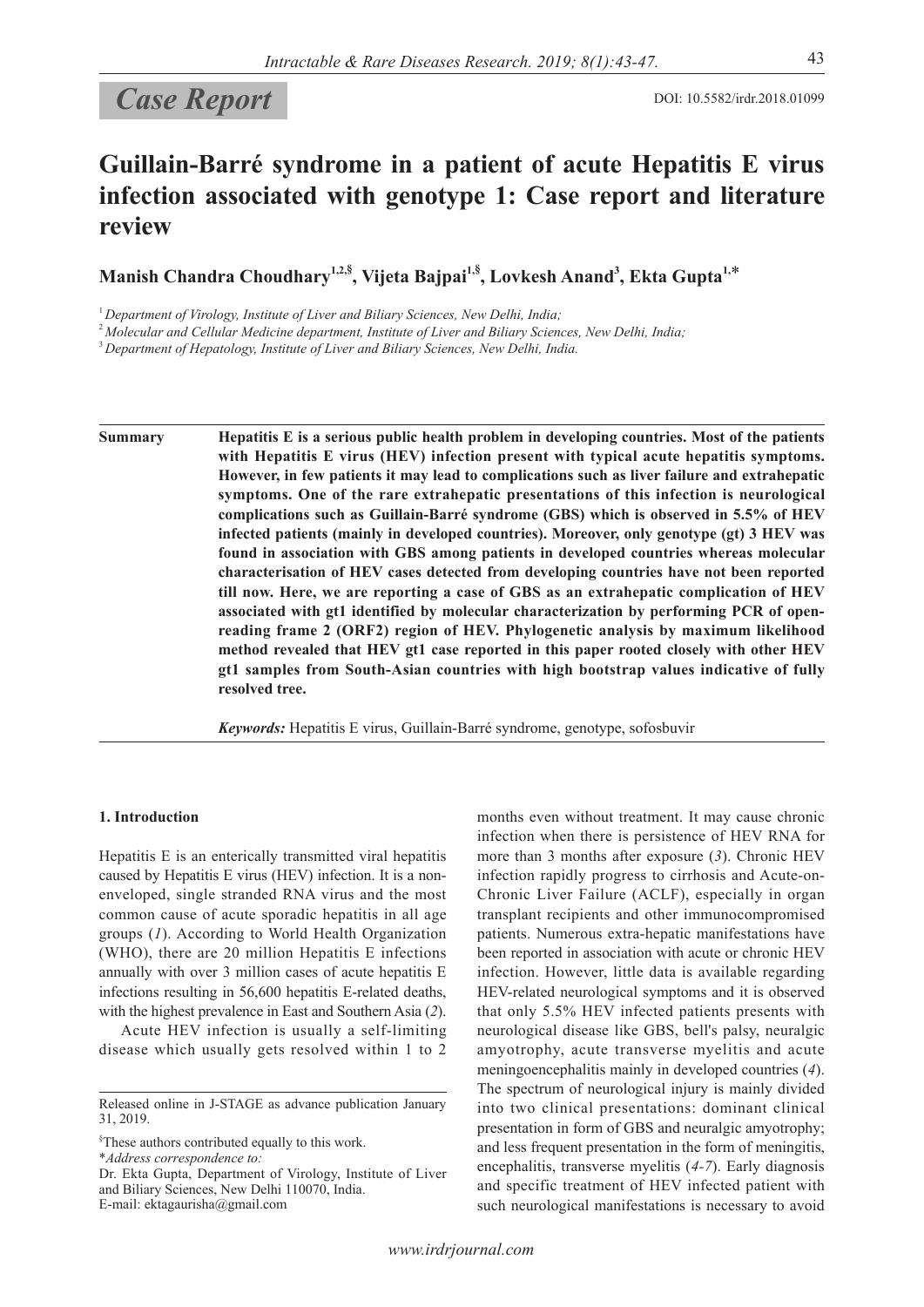increased risk of serious long-term complications and mortality of patients. To the best of our knowledge, there have been only four reported cases of GBS as an extrahepatic symptom of HEV in India with no description of its molecular analysis (*5-8*).

## **2. Case Report**

We report a case of 30-year-old male, presented with high grade intermittent fever (102°F) for 15 days. Fever was followed by jaundice, which was insidious in onset, gradually progressive, not associated with pruritus and clay coloured stools. There was no history of petechiae, ecchymosis, abdominal distention, altered sensorium, decrease in urine output and hematemesis or melena. After one week of jaundice, patient developed shortness of breath which was not associated with chest pain, orthopnoea, and paroxysmal nocturnal dyspnoea. Patient's breathlessness was also accompanied by bilateral lower limb weakness. The patient was transferred to Out-patient Department (OPD) of Institute of Liver and Biliary Sciences for further check-up. There was no history of indigenous medications or any other intoxication. There was no history of major surgeries, blood transfusions, or intravenous drug abuse prior to onset of disease, and other comorbid situations like diabetes mellitus, hypertension, coronary artery disease, tuberculosis, and thyroid disorders.

On clinical examination, patient was febrile, conscious and well oriented to time, place, person. Blood pressure was normal (125/65 mmHg), pulse rate was increased (130/minute), respiratory rate was normal (20/minute). Pallor was absent; icterus and pedal edema were present. Neurological examination revealed that there was generalized areflexia and decreased power (3/5) in bilateral lower limbs. In view of these clinical findings, a diagnosis of lower motor neuron type paraparesis was made. Laboratory investigations revealed normal blood counts and serum electrolytes levels. Liver function tests showed conjugated hyperbilirubinemia with increased serum aminotransferases (Table 1). In order to detect acute viral hepatitis infection, serological analysis was performed for all viral hepatitis markers (Hepatitis A virus (HAV) IgM antibody, Hepatitis B surface antigen (HBsAg), anti-HCV antibody (anti-HCV) and HEV IgM antibody). All serological markers were negative except HEV IgM antibody. This was suggestive of acute HEV infection. Further, HEV RNA was detected in the serum sample using *in-house* designed primers with Roche probe master mix (Roche Diagnostics, MA, USA) on Light Cycler 480 (LC480) instrument. HEV viral load was detected to be  $3.4 \times 10^3$  IU/ml. For phylogenetic analysis, HEV ORF2 was amplified from serum sample (High pure viral RNA kit, Roche Diagnostics, MA, USA) and 10% stool sample in 0.5% NaCl solution (FastRNA Pro™ Soil-Direct Kit, MP

**Table 1. Baseline biochemical parameters of patient at the time of admission**

| Biochemical Parameters (Normal Range)                      | Values               |  |
|------------------------------------------------------------|----------------------|--|
| HB $(13 - 17 \text{ g/dL})$                                | 13.4                 |  |
| PCV $(36 - 48 \text{ g/dL})$                               | 42.1                 |  |
| TLC $(4,000 - 11,000/mm^3)$                                | $15.2 \times 10^{9}$ |  |
| PLT $(150 \times 10^3 - 400 \times 10^3)/$ mm <sup>3</sup> | 177                  |  |
| $AST (5 - 40 IU/mL)$                                       | 864                  |  |
| $ALT(10 - 40 IU/mL)$                                       | 648                  |  |
| Serum Bilirubin direct $(0 - 0.2)$ mg/dL                   | 16.8                 |  |
| Serum Indirect Bilirubin (0.2 - 0.8) mg/dL                 | 10.1                 |  |
| Serum total Bilirubin (0.3 - 1.2) mg/dL                    | 6.7                  |  |

HB, haemoglobin; PCV, packed cell volume; TLC, total leucocyte count; PLT, platelet; AST, aspartate serum transaminases; ALT, alanine aminotransferases.

Biomedicals, LLC, CA, USA) using ORF2 specific Polymerase Chain Reaction (PCR), generating an amplicon length of 846 bp (HEV\_ILBS\_GBS). HEV\_ ILBS\_GBS PCR product was gel purified and Sangersequenced followed by genotype search using NCBI genotyping tool program which showed similarity with gt1. The sequence was submitted in Genbank and an accession number was provided, viz, KY067428. Further, phylogenetic tree reconstruction was done using MEGA software v7.0 using KY067428 in conjunction with global HEV sequences using GTR + G model (*9*). KY067428 aligned with other HEV gt1 sequence from India, Burma, and Pakistan with high bootstrap values indicative of highly resolved tree as shown in Figure 1.

On the basis of clinical features and laboratory investigations, diagnosis of acute viral hepatitis E with gt1 was made and patient was managed conservatively and given anti-viral medications; Sofosbuvir 400 mg orally once-a-day for one month, and Ribavirin 200 mg orally twice-a-day for one month. In view of lower limb weakness, nerve conduction studies were performed. They showed alteration in nerve conduction velocity with pure motor axonal neuropathy affecting lower limbs. Cerebrospinal fluid (CSF) analysis showed elevated proteins with normal cell count (CSF proteins, 243 mg/dL (normal range: 15-45 mg/dL); total leukocyte count, < 5 cells/mL), suggestive of albuminocytologic dissociation. Magnetic resonance imaging of brain and spinal cord were normal.

With these neurological findings, the diagnosis of GBS, as sequelae of acute HEV infection was made. Supportive measures, such as administration of intravenous fluids and nutritional therapy, were used for management of GBS. Patient recovered symptomatically after antiviral and supportive therapy. The patient was discharged after 1 week, with significant improvement in clinical symptoms (jaundice, fever) and neurological power. Follow-up of patient was done on out-patient basis. There was complete recovery of neurological power 4 weeks post-treatment. Patient's blood samples were also tested for HEV IgM antibody and HEV RNA.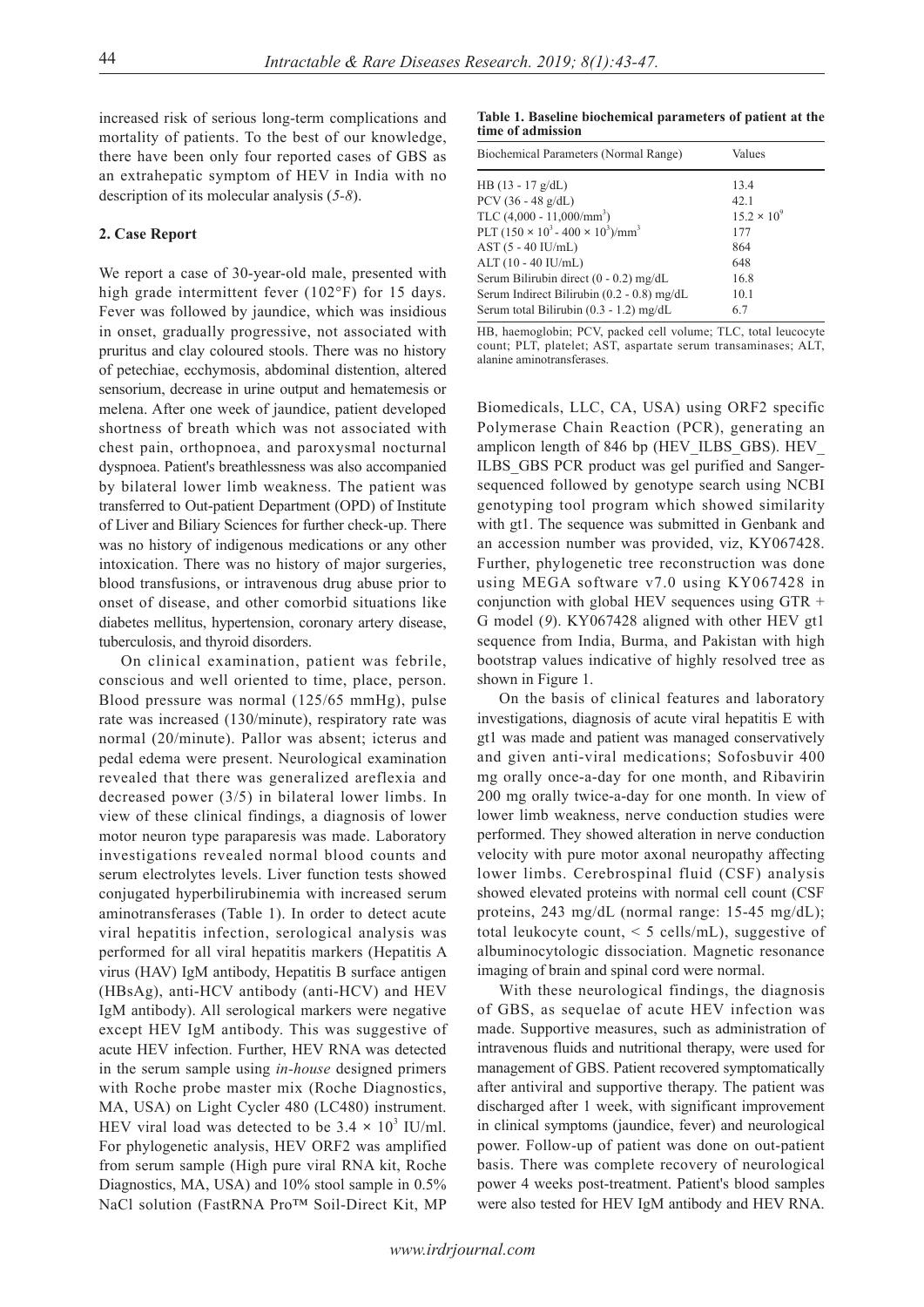

**Figure 1. Molecular Phylogenetic analysis of HEV strains by Maximum Likelihood method.** The evolutionary history was inferred by using the Maximum Likelihood method based on the General Time Reversible model. Numbers at the nodes indicates bootstrap values in percentage generated by 1,000 replicates. Only bootstrap values greater than 0.70 were considered for constructing tree. Strain sequenced in the study has been highlighted with red. Evolutionary analyses were conducted in MEGA7. The analysis involved 50 nucleotide sequences

Both tests were found to be negative.

### **3. Discussion**

GBS is an acute immune-mediated polyradiculoneuropathy that results in rapidly progressing symmetric motor paralysis, limb palsy, hypoflexia and areflexia. It is usually preceded by an infection, which evokes an immune response those cross-reacts with peripheral nerve components *via* molecular mimicry. The presentation of this disorder has several forms, including acute inflammatory demyelinating polyneuropathy (AIDP), acute motor axonal neuropathy (AMAN), acute motorsensory axonal neuropathy (AMSAN), and Miller Fisher syndrome (MFS) (*10*).

A brief literature review was done using Pubmed database to identify other published cases and describe the clinical characteristics of HEV-associated GBS. With the addition of our patient, 54 cases were included, and the clinical characteristics of these cases are summarized in Table 2. Mean age of the reported

patients was 51 years (20-73 years). Most of our reviewed cases were found in Western Europe and Southern and Eastern parts of Asia. These patients developed HEV-associated GBS within an acute onset and experienced hepatitis like symptoms, including nausea, malaise, vomiting and jaundice. This was followed by GBS symptoms which includes motor weakness, sensory disorder, and cranial nerve palsy. In most of the previously published reports, the association between HEV infection and GBS has been based on laboratory detection of HEV IgM antibody in serum and only few case reports have detected HEV RNA along with HEV IgM in serum for confirmation of diagnosis (*6,7*). Genotyping was performed in only 11 patients and revealed gt3 in ten patients while only one patient from Bangladesh revealed gt1, suggestive of higher HEV gt3 tropism for GBS (*11,12*). As far as treatment is concerned, treatment details for 31 cases were available, out of which 4 used plasmapheresis, 25 used Intravenous immunoglobulin, whereas 1 patient used Ribavirin. All patients had good clinical outcome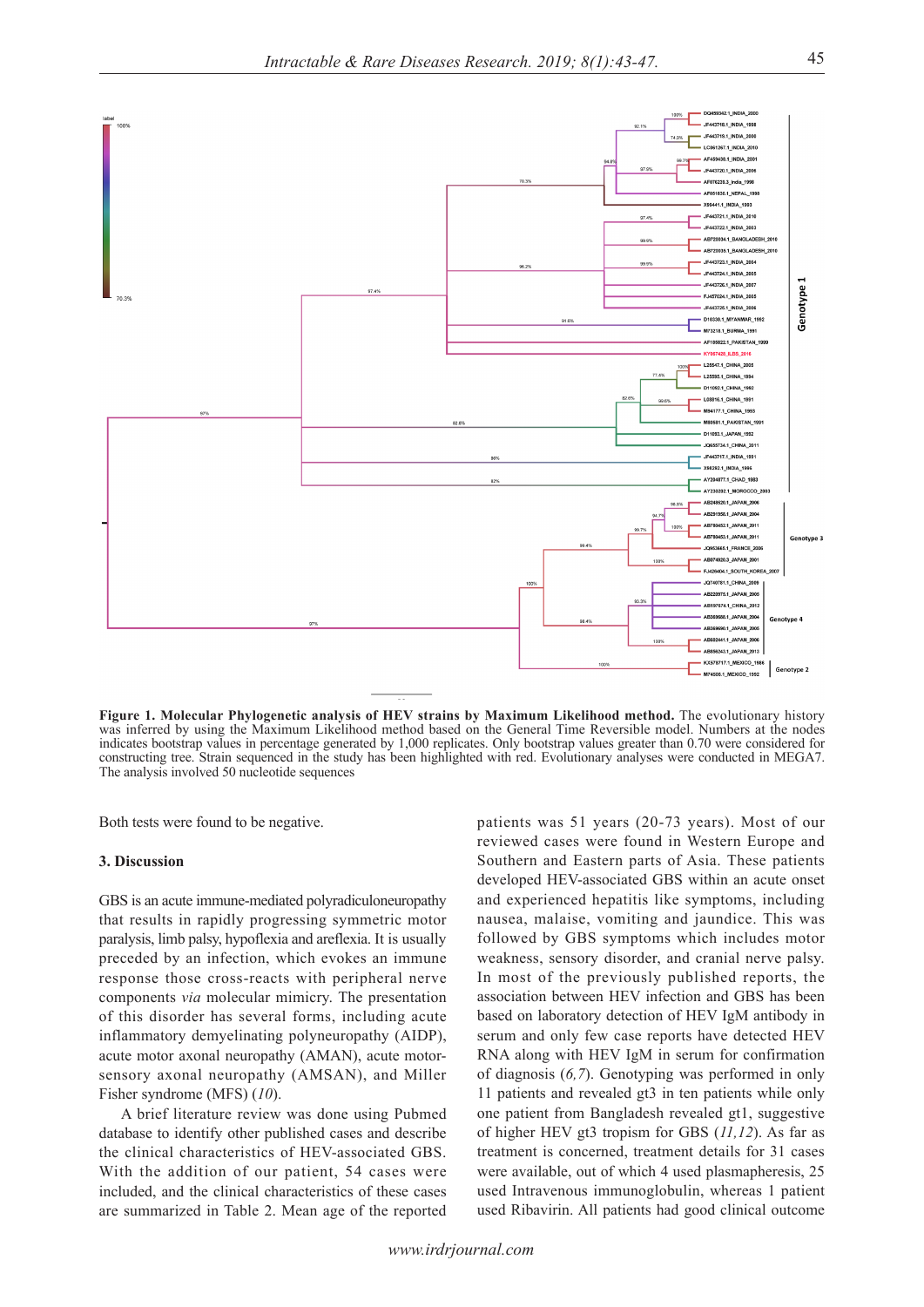| Year | No of cases    | Age /sex                      | HEV IgM                          | <b>HEV RNA</b>                        | Nerve-conduction                                                                                                               | Treatment                                         | Ref.         |
|------|----------------|-------------------------------|----------------------------------|---------------------------------------|--------------------------------------------------------------------------------------------------------------------------------|---------------------------------------------------|--------------|
| 2018 | 1              | 30Y/M                         | $\qquad \qquad +$                | Serum+                                | study                                                                                                                          | Supportive/<br>Sofosbuvir+ Ribavirin              | Present case |
| 2017 | 8              | Mean: 50Y/ 6M, 2F             | $\begin{array}{c} + \end{array}$ | Serum+ $(n = 2)$<br>Others NT         | <b>AMAN</b><br>AIDP $(n=3)$<br>AMSAN $(n=1)$<br>Equivocal $(n = 1)$<br>Demyelinating $(n = 2)$<br>Sensory neuropathy $(n = 1)$ | IVIG $(n=5)$<br>$PP(n=1)$<br>Supportive $(n = 2)$ | (11, 12, 15) |
| 2016 | $\overline{4}$ | Mean: 53Y/M                   | $^{+}$                           | Serum+ $(n = 1)$<br>Others NT         | AIDP $(n=)$<br>MSF $(n=)$<br>$NM(n=2)$                                                                                         | <b>IVIG</b>                                       | (13, 14)     |
| 2015 | $\overline{4}$ | Mean: 50Y/2M, 2F              | $\! + \!\!\!\!$                  | Serum+ $(n = 2)$<br>Others NT         | AIDP $(n=3)$<br>AMSAN $(n=1)$                                                                                                  | <b>IVIG</b>                                       | (8,16,17)    |
| 2014 | 14             | Mean: 60Y/10M,4F              | $\! + \!\!\!\!$                  | Serum+ $(n = 3)$<br>CSF- $(n = 10)$   | AIDP $(n = 9)$<br>AMSAN(3)<br>(Equivocal $n = 2$ )                                                                             | MV/IVIG                                           | $(18-22)$    |
| 2013 | 13             | Mean: 45Y/2M, 1F<br>Others NM | $^{+}$                           | Serum+                                | AIDP $(n=2)$<br>NM                                                                                                             | <b>IVIG</b>                                       | $(23-25)$    |
| 2012 | 3              | Mean: 60Y/1M, 2F              | $^{+}$                           | Serum+ $(n = 2)$ ,<br>1 <sub>NT</sub> | AIDP                                                                                                                           | <b>IVIG</b><br>MV/IVIG/Ribavarin                  | $(26-28)$    |
| 2011 | 2              | 66Y/M, 40Y/F                  | $\begin{array}{c} + \end{array}$ | NT                                    | <b>AIDP</b>                                                                                                                    | <b>IVIG</b><br>MV/IVIG/PP                         | (5,29)       |
| 2009 | $\mathbf{1}$   | 60Y/M                         | $^{+}$                           | NT                                    | <b>AIDP</b>                                                                                                                    | <b>IVIG</b>                                       | (30)         |
| 2008 |                | 20Y/M                         | $^{+}$                           | NT                                    | $AIDP + AMSAN$                                                                                                                 | <b>MV</b>                                         | (31)         |
| 2005 |                | 58Y/F                         | $^{+}$                           | NT                                    | NT                                                                                                                             | <b>IVIG/PP</b>                                    | (6)          |
| 2002 | 1              | 35Y/M                         | $\begin{array}{c} + \end{array}$ | NT                                    | <b>AIDP</b>                                                                                                                    | MV/IVIG                                           | (32)         |
| 2000 | 1              | 50Y/M                         | $^{+}$                           | NT                                    | <b>AIDP</b>                                                                                                                    | Supportive                                        | (7)          |

**Table 2. List of HEV-associated GBS cases with its clinical characteristics**

F, female; M, male; HEV, hepatitis E virus; +, positive; −, negative; CSF, cerebrospinal fluid; AIDP, acute inflammatory demyelinating polyneuropathy; AMAN, acute motor axonal neuropathy; AMSAN, acute motor-sensory axonal neuropathy; MSF, miller fisher syndrome; NM, not mentioned; NT, not tested; MV, mechanical ventilation; IVIG, intravenous immunoglobulin; PP, plasmapheresis.

with varying duration of recovery period.

In the present case report, the patient was diagnosed with acute HEV infection which subsequently developed neurological complications in form of GBS. Detailed molecular analysis showed that the patient was infected with HEV gt1 which is quite common in developing countries including India. To the authors knowledge, this is the first case report of neurological complications (GBS) associated with acute HEV gt1 infection in an Indian patient. Among GBS-HEV cases reported so far, most of them were treated with intravenous immunoglobulin (IVIG) or ribavirin (*13,14*). This treatment may prolong clinical and neurological recovery in patient up to 18 months. In the present case, antiviral namely sofosbuvir and ribavirin were used in combination which improved clinical and neurological recovery of patient in one week and helped in clearance of viremia in a month's time.

Neurologic disorders as GBS are an emerging extrahepatic manifestation of HEV infection in gt1. This suggests that neurotropic variant HEV may lead to fatal clinical outcome and must be treated with specific antiviral to avoid morbidity and mortality of acute HEV infected patients. Additional case-control prospective studies should confirm this association, which would attribute GBS to HEV infection associated disease burden.

#### **Acknowledgements**

This research did not receive any specific grant from funding agencies in the public, commercial, or not-forprofit sectors. Further, authors wish to acknowledge Mr. Keshav Singh for handling and storage of patient's plasma and stool samples.

### **References**

- 1. Mushahwar IK. Hepatitis E virus: Molecular virology, clinical features, diagnosis, transmission, epidemiology, and prevention. J Med Virol. 2008; 80:646-658.
- 2. Hepatitis E fact sheet (revised August 2004). Wkly Epidemiol Rec. 2004; 79:314-316.
- 3. Krain LJ, Nelson KE, Labrique AB. Host immune status and response to hepatitis E virus infection. Clin Microbiol Rev. 2014; 27:139-165.
- 4. Bazerbachi F, Haffar S, Garg SK, Lake JR. Extra-hepatic manifestations associated with hepatitis E virus infection: A comprehensive review of the literature. Gastroenterol Rep (Oxf). 2016; 4:1-15.
- 5. Kamar N, Bendall RP, Peron JM, Cintas P, Prudhomme L, Mansuy JM, Rostaing L, Keane F, Ijaz S, Izopet J, Dalton HR. Hepatitis E virus and neurologic disorders. Emerg Infect Dis. 2011; 17:173-179.
- 6. Kamani P, Baijal R, Amarapurkar D, Gupte P, Patel N, Kumar P, Agal S. Guillain-Barre syndrome associated with acute hepatitis E. Indian J Gastroenterol. 2005;